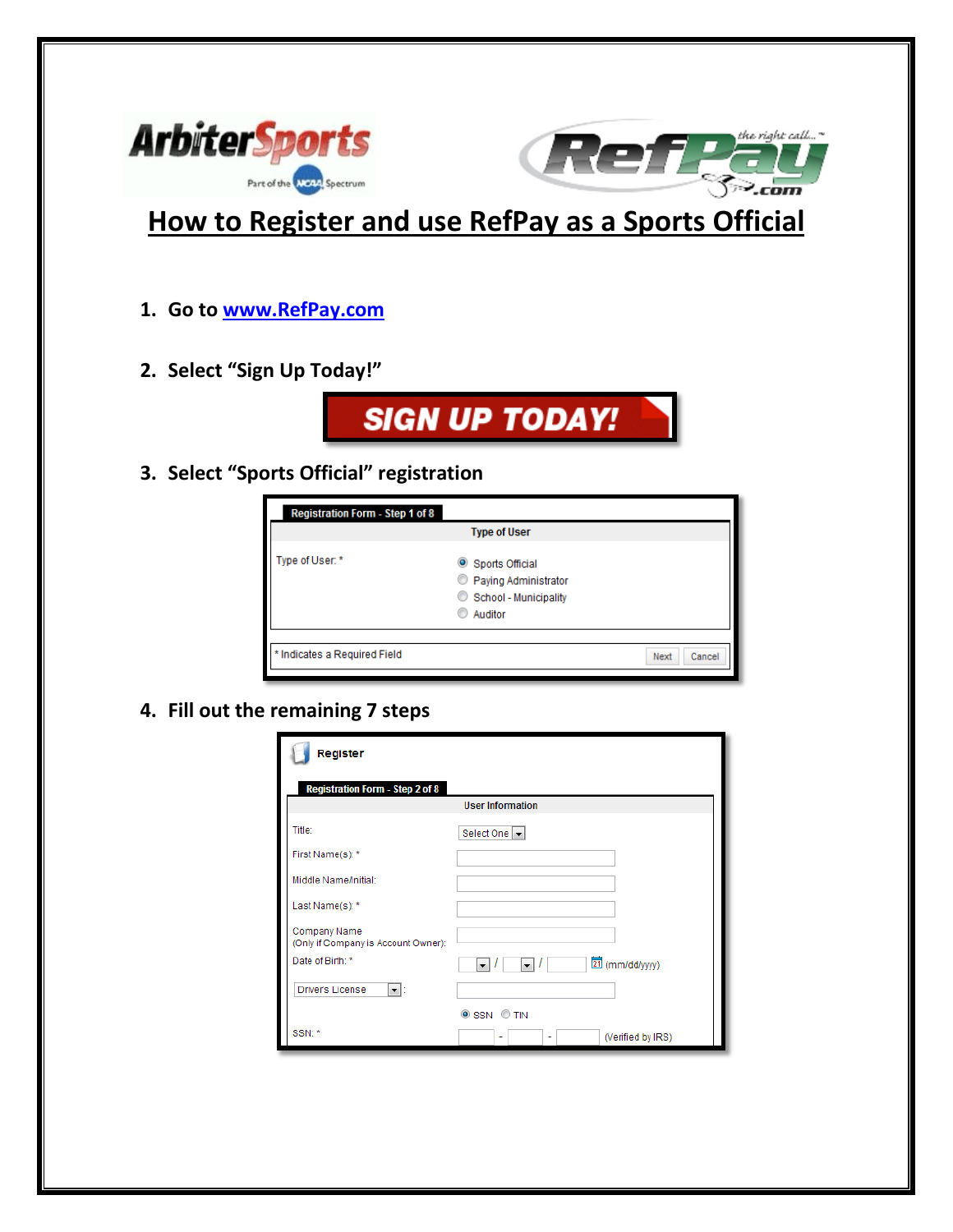**5. Link your RefPay Account with ArbiterSports on step # 7:**

| Registration Form - Step 7 of 8                                                                    |                        |                                        |
|----------------------------------------------------------------------------------------------------|------------------------|----------------------------------------|
| <b>Preferences</b>                                                                                 |                        |                                        |
| Username*                                                                                          | RefPayGuy@ArbiterSpc   | (E-mail address recommended)           |
| Password*                                                                                          |                        |                                        |
| Confirm Password*                                                                                  |                        |                                        |
| Security Key: *                                                                                    | 1235                   | (4 Digits - Numeric Only e.g.<br>5555) |
| iould vou like to order a DefDay                                                                   |                        |                                        |
| <b>OCTOR CERCOZ</b>                                                                                |                        |                                        |
| Do you receive games assignments<br>through ArbiterSports?*                                        | $\odot$ Yes $\odot$ No |                                        |
| <b>Arbiter Sports Account Details</b>                                                              |                        |                                        |
| Entering this information will automatically link your ArbiterSports and RefPay accounts together. |                        |                                        |
| ArbiterSports Email:                                                                               |                        | (Used to access ArtbiterSports)        |
|                                                                                                    |                        |                                        |
| ArbiterSports Password:                                                                            |                        | (Used to access ArtbiterSports)        |

**6. Please verify your RefPay account is linked by logging into your ArbiterSports account. Under "Payments>RefPay", if linked, you will see your RefPay account number and the current balance:**

|         | RefPay Username            |              |
|---------|----------------------------|--------------|
| υ       | <b>RefPay Account #</b>    | <b>Group</b> |
|         | 1023613722 Balance: \$0.00 | ABT          |
| $A = A$ | 1023613722 Balance: \$0.00 | 100252       |

**If no information is showing, you will need to link them manually:**

- **a. Enter your RefPay Username,**
- **b. Select the green plus sign**
- **c. Check all group numbers**
- **d. Enter your 4 digit RefPay security key**
- **e. Then click the blue save disk when finished**